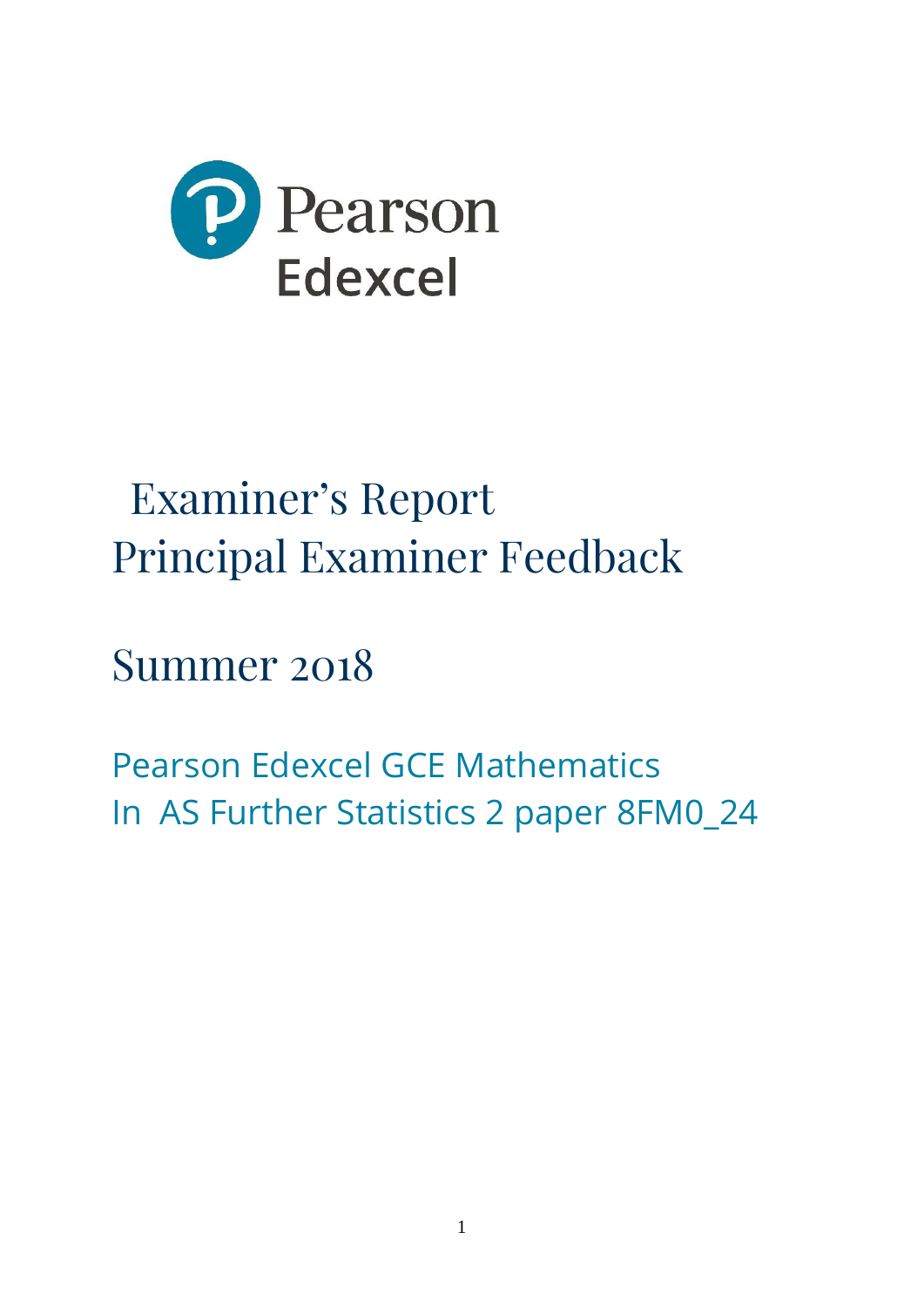# **Edexcel and BTEC Qualifications**

Edexcel and BTEC qualifications are awarded by Pearson, the UK's largest awarding body. We provide a wide range of qualifications including academic, vocational, occupational and specific programmes for employers. For further information visit our qualifications websites at [www.edexcel.com](http://www.edexcel.com/) or [www.btec.co.uk.](http://www.btec.co.uk/) Alternatively, you can get in touch with us using the details on our contact us page at [www.edexcel.com/contactus.](http://www.edexcel.com/contactus)

# **Pearson: helping people progress, everywhere**

Pearson aspires to be the world's leading learning company. Our aim is to help everyone progress in their lives through education. We believe in every kind of learning, for all kinds of people, wherever they are in the world. We've been involved in education for over 150 years, and by working across 70 countries, in 100 languages, we have built an international reputation for our commitment to high standards and raising achievement through innovation in education. Find out more about how we can help you and your students at: [www.pearson.com/uk](http://www.pearson.com/uk)

Summer 2018 Publications Code 8FM0\_24\_1806\_ER All the material in this publication is copyright © Pearson Education Ltd 2018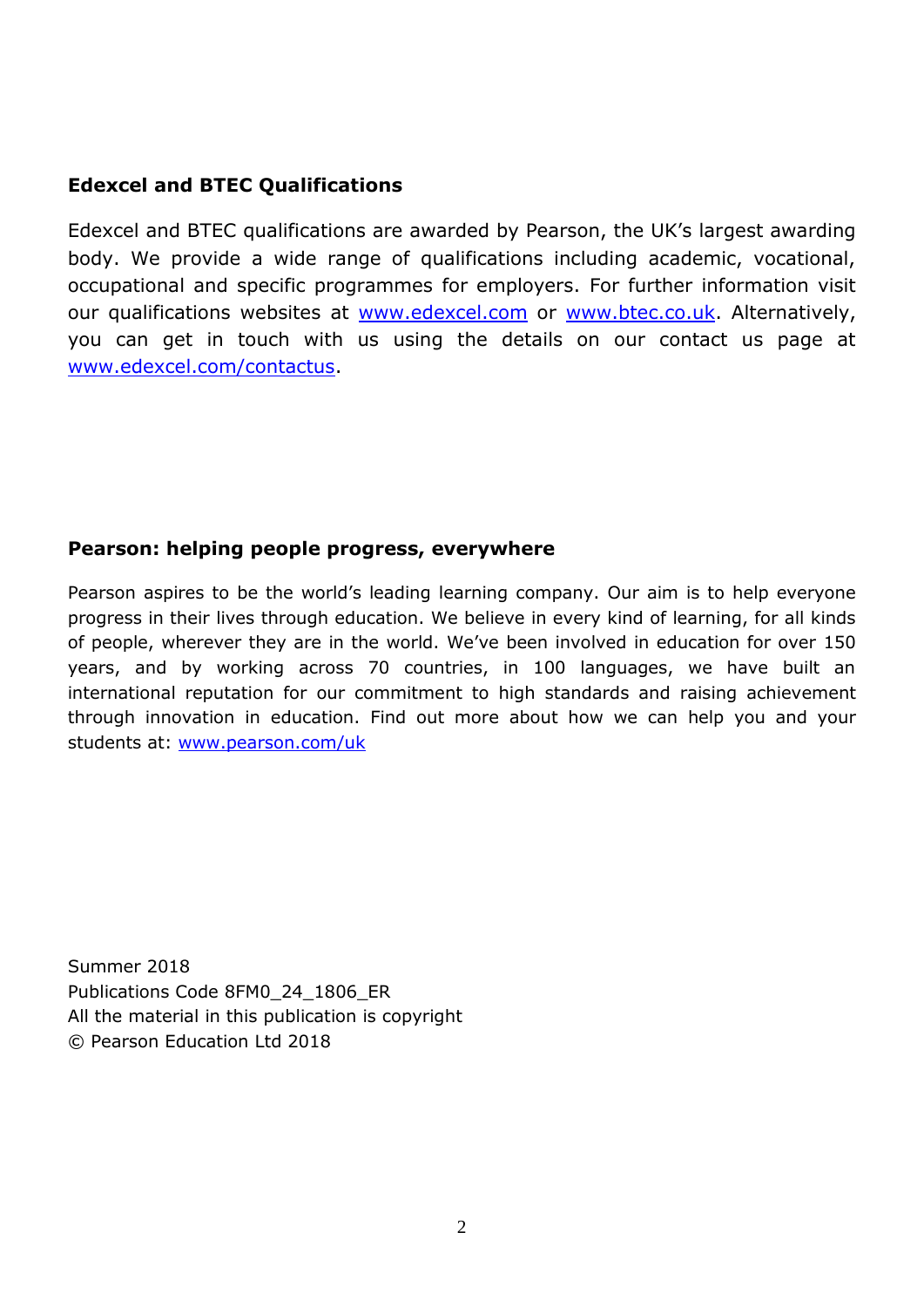### **Introduction**

Students found this first paper in the new series challenging and it was evident that not all students were fully prepared for the new topics on this specification. Whilst there were some good attempts to use mathematical models in context, understanding the conditions necessary for models to be valid were less widely known. The final question of the paper proved to be the most demanding as it required an extended line of reasoning and knowledge of logarithms from the pure math specification. Topics which require more attention by students include how to deal with tied ranks when calculating a correlation coefficient and how to use residuals to find the exact value of a point on a scatter diagram.

# **Report on individual questions**

## **Question 1**

Virtually all students made a good start to the paper in part (a) by being able to use the given formulae to obtain the product moment correlation coefficient. Answers should be given to at least 3 significant figure accuracy (although here 0.97 was allowed following correct working).

Part (b) was also well attempted with the majority of students being able to work out the correct gradient and intercept for the linear regression model. Here there were greater slips in accuracy for those students not using the accurate value of *b* when calculating *a*. Also, some students failed to give their regression equation in terms of the correct variables, *p* and *m*. The calculation of the residual sum of squared (RSS) was also standard and most students scored full marks in part (c).

Part (d) proved to be one of the most challenging parts of the entire paper as students did not realise that they could use the information on the residual plot to determine the exact physics score of the individual who scored 30 marks on the maths test. Most students simply opted to estimate it by using their linear regression equation, neglecting to add on the residual.

Generally students were able to give a suitable reason in part (e) as to why the point with the largest residual is removed before carrying out further analysis. The most common answer was to identify it as being an outlier. Part (f) was less successfully answered as it required both a statement about the relative size of the correlation coefficient and a correct supporting reason. Though some were able to identify that the new *r* would be closer to 1, many did not sufficiently justify why this was the case.

# **Question 2**

Question 2 discriminated the most able students on this paper as it was rare to see full marks being scored here. Many students were unable to identify the distribution as (continuous) uniform in part (a). Some identified it as the normal distribution whilst others believed it to be discrete.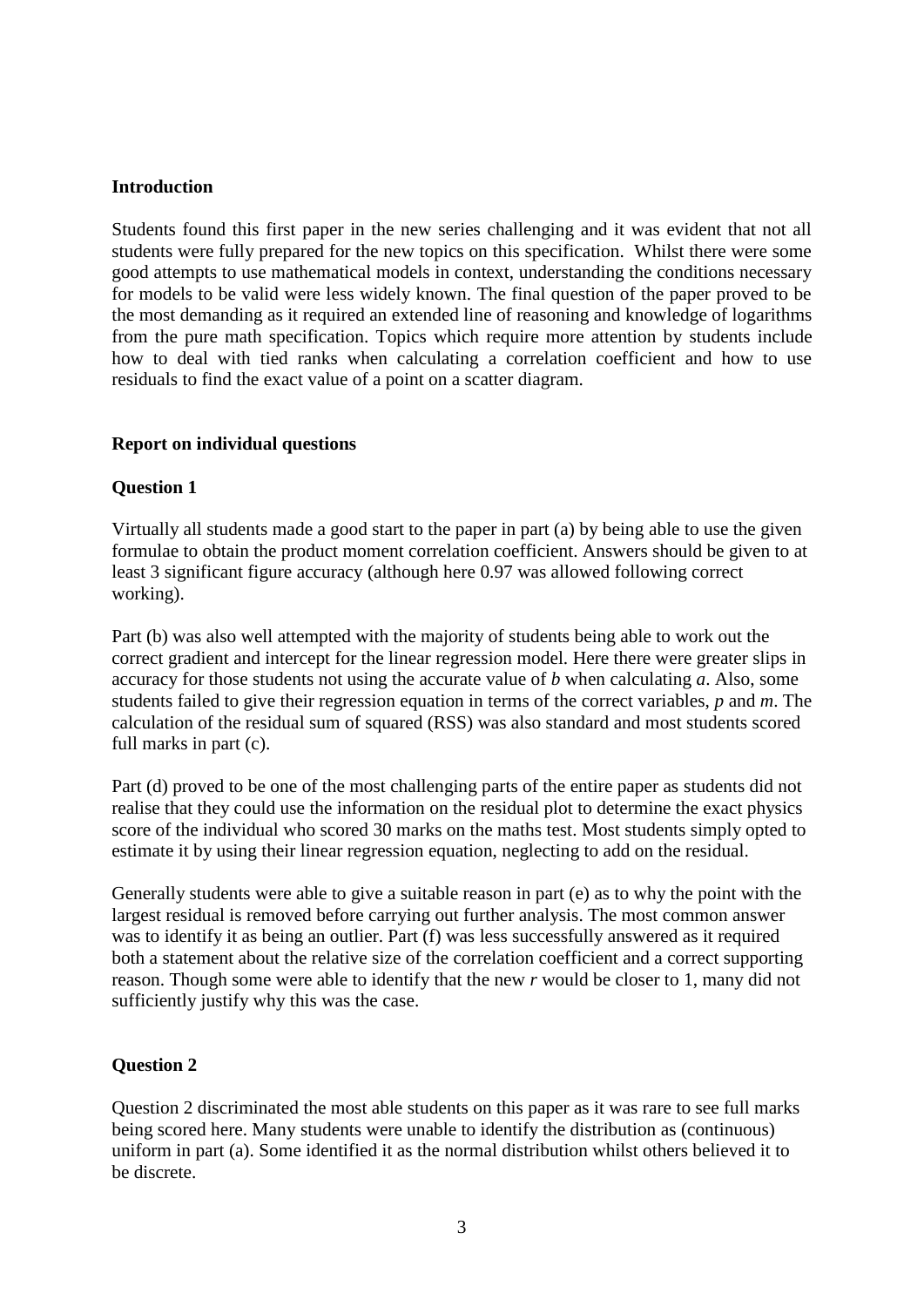In part (b), some were able to gain the method mark by identifying that  $P(Y < 0) = P(X < 2.5)$ . It was clear that many did not know what to do with that fact. A common incorrect solution was to treat the distribution as discrete and attempt to calculate  $P(X < 2)$ .

Part (c) was generally well attempted and most demonstrated sound knowledge of  $E(aX + b) =$  $aE(X) + b$ . Even those who believed the distribution to be discrete made some progress here.

Very little progress was made in part (d) as the conditional probability required was rarely seen. Those who did attempt a conditional probability often assumed independence and gave the product of two probabilities in the numerator. A few scored the special case for a correct probability for the denominator.

#### **Question 3**

This question was designed to test understanding of how to deal with tied ranks when calculating the Spearman's rank correlation coefficient. It was clear that this is one aspect of the new specification that was not well-prepared by students. In part (a), students found it difficult to apply tied ranks to the high jump results correctly. Of those who ranked accurately, no candidate reverted back to the formula for the product moment correlation coefficient using the tied ranks.

Part (b) was a standard hypothesis test for positive correlation in the ranks. Some students lost the mark by writing out their hypotheses in words, others by using *r*. Most went on to find the correct critical value from the tables and made a correct comparison with their calculated value from part (a). The conclusion of the hypothesis test needed to be in context for the final mark to be scored.

Part (c) was generally well attempted with a correct critical value and a correct conclusion often seen. The condition required for this test to be valid was not well known and there were not many correct responses seen in part (d). Likewise in part (e), students struggled to show they understood that the answers to parts (c) and (d) indicate that the results in high jump and long jump do not fit a positive linear pattern.

#### **Question 4**

The final question of the paper was also the most demanding. Although there were many attempts seen in part (a) where students demonstrated knowledge that  $F(3) = 0$  or that  $F(9) =$ 1 or both, little progress was made in solving these equations simultaneously. More worrying were the students who attempted to first integrate the cumulative distribution function. Students should be aware that this specification rewards those who demonstrate the ability to draw together different areas of knowledge from across the full course of study of A level Further Maths and A level Maths. Here students needed to know how to solve a quadratic equation with the unknown value in the power. Those who persevered could score a follow through mark for a consistent value of *c* even when an incorrect value of *n* was found.

A better attempt was made at part (b), with some students using  $F(q) = 0.25$  to attempt to find the value of the lower quartile. Students should check to see that their answer makes sense as some answers given were outside of the range of the *x*-values of the distribution.